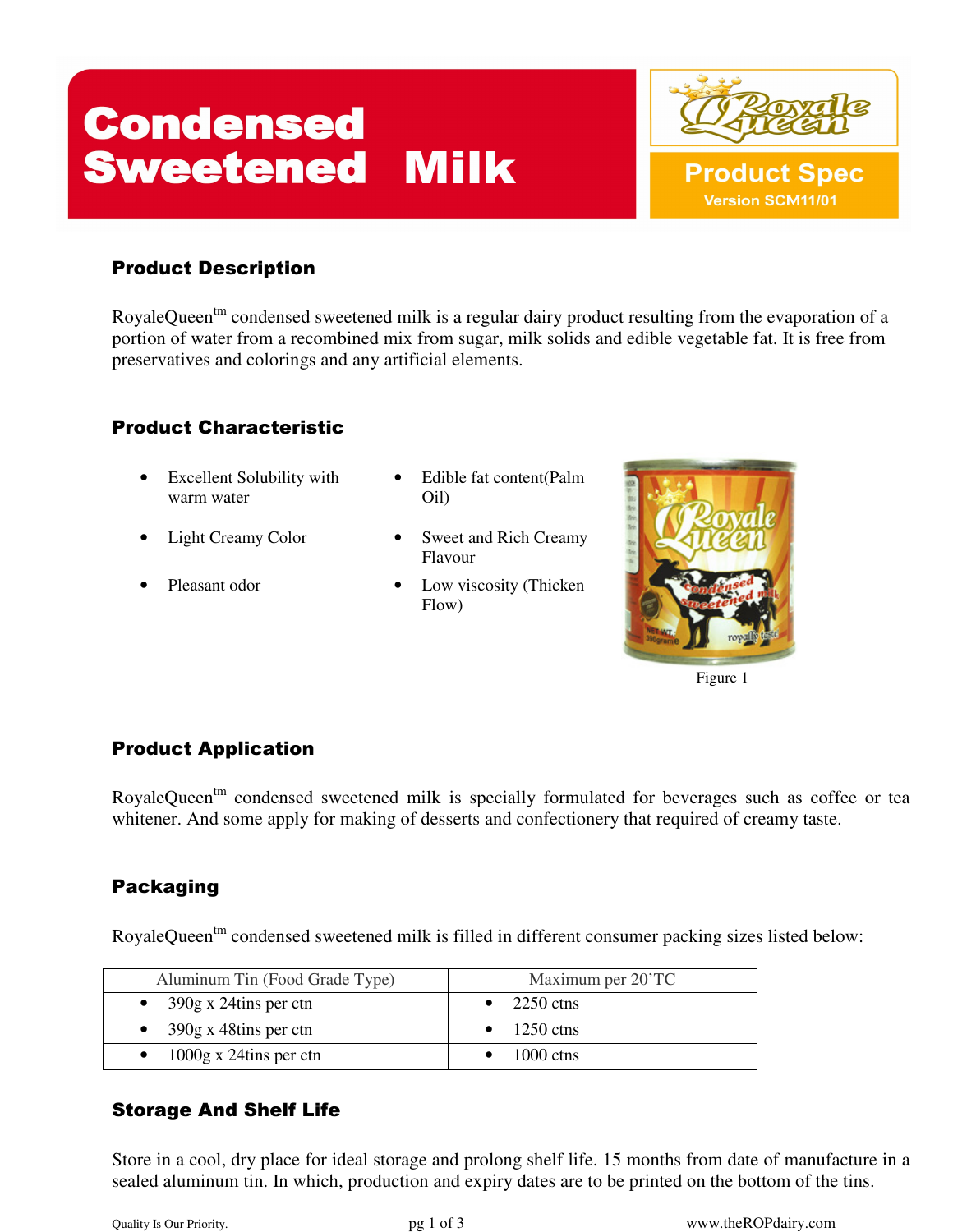## **Condensed<br>Sweetened Milk**



### Product Analysis

| <b>Organoleptic Quality</b>                      |                                                                                   |  |
|--------------------------------------------------|-----------------------------------------------------------------------------------|--|
| Appearance                                       | Homogeneous and smooth without lumps.                                             |  |
| Color                                            | Light cream / initial $<$ 2 on cheese color standard.                             |  |
| Odour                                            | Free from off flavors and odors                                                   |  |
| Taste                                            | Typical of product, i.e. without oxidized, rancid,<br>mouldy or unpleasant taste. |  |
| <b>Chemical</b>                                  |                                                                                   |  |
| Vegetable Fat, % (w/w)                           | Min. 10.0                                                                         |  |
| Total Solids, % (w/w)                            | Min. 72.2                                                                         |  |
| Sucrose, $\%$ (w/w)                              | Min. 48.0                                                                         |  |
| Protein, $\%$ (w/w)                              | Min. 2.0                                                                          |  |
| Titratable Acidity,<br>$\%$ (w/w as lactic acid) | Max. 0.40                                                                         |  |
| <b>Physical</b>                                  |                                                                                   |  |
| Fat Size, um                                     | Max.3.5                                                                           |  |
| Average Lactose Crystal Size,<br>μm              | Max. 15                                                                           |  |
| Sediments                                        | No big or burned pips                                                             |  |
| Microbiological                                  |                                                                                   |  |
| Total Aerobic Count, cfu/g<br>@37C for 48hrs     | $< 10$ (N.D.)                                                                     |  |
| Coliform, MPN/g                                  | < 3 (N.D.)                                                                        |  |
| Yeast & Mould, cfu/g                             | $< 10$ (N.D.)                                                                     |  |
| Salmonella, /25g                                 | Absent                                                                            |  |
| Staphylococcus aureus, cfu/g                     | $< 10$ (N.D.)                                                                     |  |
| E.Coli (presumptive), MPN/g                      | $<$ 3 (N.D.)                                                                      |  |

Reference: The above values were extracted and reference to SGS cert.no: LPCI/08693/12